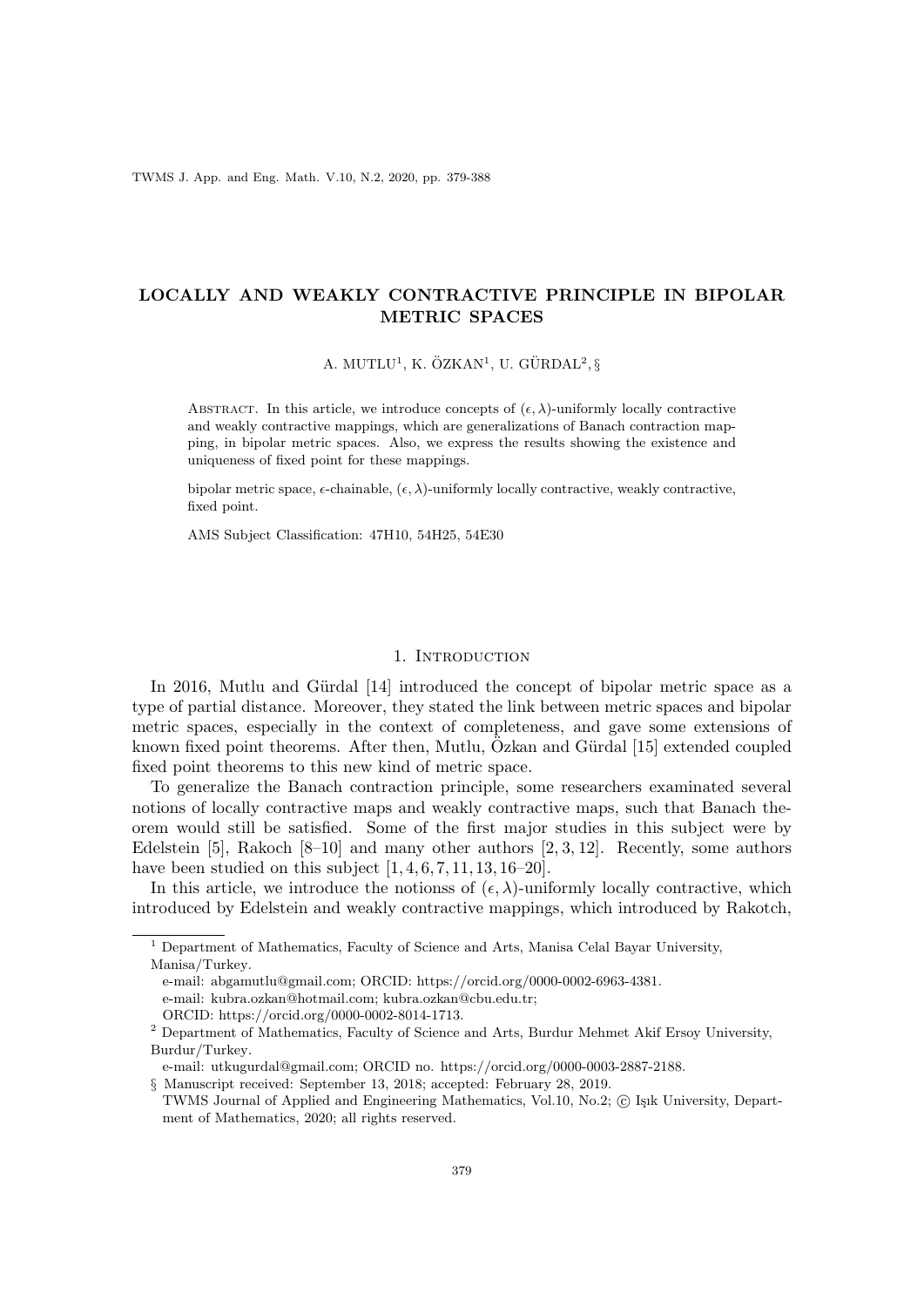in bipolar metric spaces. Moreover, we express the theorems which show the existence and uniqueness of fixed points for these mappings.

# 2. Bipolar Metric Spaces

In this paper,  $\mathbb{R}^+$  is the set of all non-negative real numbers and  $\mathbb N$  is the set of positive integers.

**Definition 2.1.** [14] Let  $X, Y \neq \emptyset$  and  $d : X \times Y \rightarrow \mathbb{R}^+$  be a function. d is called a bipolar metric on  $(X, Y)$  if the following properties are satisfied

(B0)  $x = y$  if  $d(x, y) = 0$ ,

(B1)  $d(x, y) = 0$  if  $x = y$ ,

(B2)  $d(x, y) = d(y, x)$  if  $x, y \in X \cap Y$ ,

(B3)  $d(x, y) \leq d(x, y') + d(x', y') + d(x', y)$ ,

for all  $(x, y), (x', y') \in X \times Y$ . Then the triple  $(X, Y, d)$  is called a bipolar metric space.

**Definition 2.2.** [14] Let  $(X_1, Y_1, d_1)$  and  $(X_2, Y_2, d_2)$  be bipolar metric spaces. A function  $f: X_1 \cup Y_1 \to X_2 \cup Y_2$  is called a covariant map if  $f(X_1) \subseteq X_2$  and  $f(Y_1) \subseteq Y_2$ . Similarly, A function  $f: X_1 \cup Y_1 \to X_2 \cup Y_2$  is called a contravariant map if  $f(X_1) \subseteq Y_2$ and  $f(X_2) \subseteq Y_1$ . These maps are denoted as  $f : (X_1, Y_1, d_1) \implies (X_2, Y_2, d_2)$  and  $f :$  $(X_1, Y_1, d_1) \searrow (X_2, Y_2, d_2)$ , respectively.

**Definition 2.3.** [14] In a bipolar metric space  $(X, Y, d)$ ;

- (1) (a) The points of the set  $X$  are called left points,
	- (b) The points of the set Y are called right points,
	- (c) The points of the set  $X \cap Y$  are called central points,
- (2) (a) A sequence of left points is called a left sequence,
	- (b) A sequence of right points is called a right sequence,
	- (c) The term "sequence" is used as a common for left sequences and right sequences,

(3) (a) If  $\lim_{n\to\infty} d(a_n, y) = 0$  for a left sequence  $(a_n)$  and a right point y, then  $(a_n)$  is called convergent to y,

(b) If  $\lim_{n\to\infty} d(x, b_n) = 0$  for a right sequence  $(b_n)$  and a left point x, then  $(b_n)$  is called convergent to x,

(4) A sequence  $(x_n, y_n)$  on the set  $X \times Y$  is called a bisequence on  $(X, Y, d)$ ,

(5) A bisequence is called convergent, if both the left sequence  $(x_n)$  and the right sequence  $(y_n)$  converge,

(6) If  $(x_n)$  and  $(y_n)$  converge to a common point, then  $(x_n, y_n)$  is called biconvergent,

(7) A Cauchy bisequence is a bisequence  $(x_n, y_n)$  such that  $\lim_{n,m \to \infty} d(x_n, y_m) = 0$ ,

(8) A bipolar metric space in which every Cauchy bisequence converges, is called a complete bipolar metric space.

It is shown in [14] that convergence of Cauchy bisequences implies biconvergence.

**Definition 2.4.** [14] (1) A covariant map  $f : (X_1, Y_1, d_1) \implies (X_2, Y_2, d_2)$  is called leftcontinuous at  $x_0 \in X_1$  if and only if there exists a  $\delta = \delta(x_0, \varepsilon) > 0$  such that

$$
d_1(x_0, y) < \delta \Rightarrow d_2(f(x_0), f(y)) < \varepsilon
$$

for every  $\varepsilon > 0$  and all  $y \in Y_1$ .

(2) A covariant map  $f: (X_1, Y_1, d_1) \rightrightarrows (X_2, Y_2, d_2)$  is right-continuous at  $y_0 \in Y_1$  if and only if there exists a  $\delta = \delta(y_0, \varepsilon) > 0$  such that

$$
d_1(x, y_0) < \delta \Rightarrow d_2(f(x), f(y_0)) < \varepsilon
$$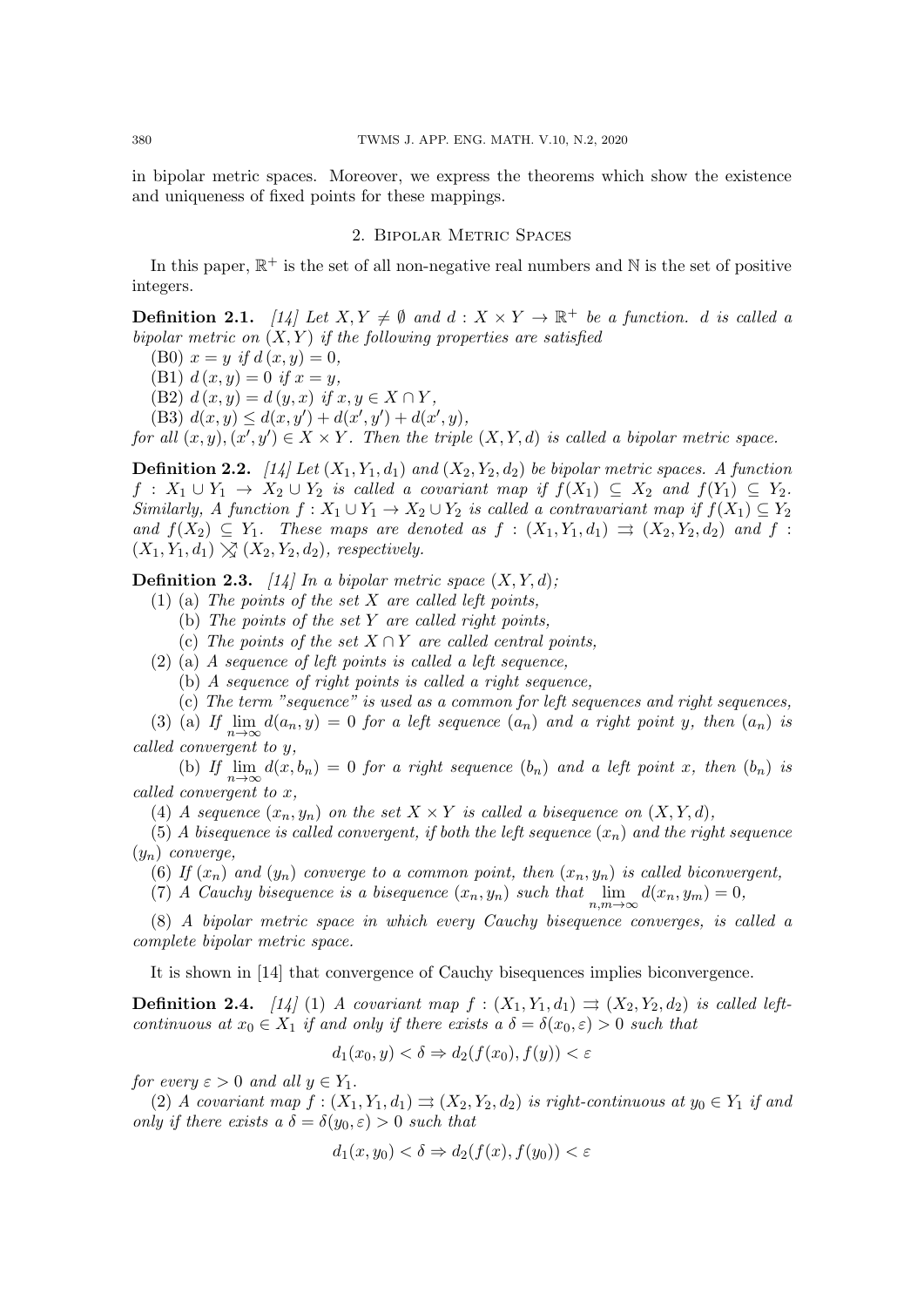for every  $\varepsilon > 0$  and all  $x \in X_1$ .

(3) if a covariant map f is left-continuous and right-continuous at each  $x \in X_1$  and  $y \in Y_1$ , then it is called continuous.

This definition implies that a contravariant or a covariant map  $f$ , which is defined from  $(X_1, Y_1, d_1)$  to  $(X_2, Y_2, d_2)$ , is continuous, if and only if  $(a_n) \rightarrow v$  on  $(X_1, Y_1, d_1)$  implies  $(f (a_n)) \to f (v)$  on  $(X_2, Y_2, d_2)$ .

#### 3. Main Results

**Definition 3.1.** Let  $(X, Y, d)$  be a bipolar metric space,  $\lambda \in (0, 1)$  and  $\epsilon > 0$ . A covariant map  $T : (X, Y, d) \rightrightarrows (X, Y, d)$  is said to be  $(\epsilon, \lambda)$ -uniformly locally contractive if

$$
d(x, y) < \epsilon \Rightarrow d(Tx, Ty) \leq \lambda d(x, y)
$$

for all  $(x, y) \in X \times Y$  and a contravariant map  $T : (X, Y, d) \times (X, Y, d)$  is said to be  $(\epsilon, \lambda)$ -uniformly locally contractive if

$$
d(x, y) < \epsilon \ \Rightarrow \ d(Ty, Tx) \leq \lambda d(x, y)
$$

for all  $(x, y) \in X \times Y$ .

**Lemma 3.1.** Every  $(\epsilon, \lambda)$ -uniformly locally contractive covariant (or contravariant) map on a bipolar metric space  $(X, Y, d)$  is continuous.

*Proof.* Firstly, we consider the case where T is a  $(\epsilon, \lambda)$ -uniformly locally contractive covariant map. Let  $(u_n) \to v$ . We assume that  $(u_n)$  is a sequence on X, and thus  $v \in Y$ . Let  $\epsilon_0 > 0$ . Define  $0 < \epsilon_1 < \min{\epsilon, \epsilon_0}$ . Since  $(u_n) \to v$ , we can take an  $n_0 \in \mathbb{N}$  such that  $n \geq n_0$  implies  $d(u_n, v) < \epsilon_1$  for all  $n \in \mathbb{N}$ . Thus, we get

$$
d(u_n, v) < \epsilon_1 < \epsilon
$$

which implies

$$
d(Tu_n, Tv) \leq \lambda d(u_n, v) < \lambda \epsilon_1 < \lambda \epsilon_0 < \epsilon_0.
$$

So,  $Tu_n \to Tv$ .

Now, we consider the case where T is a  $(\epsilon, \lambda)$ -uniformly locally contractive contravariant map. Let  $(u_n) \to v$ . We assume that  $(u_n)$  is a sequence on X and thus  $v \in Y$ . Let  $\epsilon_0 > 0$ . Define  $0 < \epsilon_1 < \min{\{\epsilon, \epsilon_0\}}$ . Since,  $(u_n) \to v$ , we can take an  $n_0 \in \mathbb{N}$  such that  $n \geq n_0$ implies  $d(u_n, v) < \epsilon_1$  for all  $n \in \mathbb{N}$ . Thus, we get

$$
d(u_n, v) < \epsilon_1 < \epsilon
$$

which implies

$$
d(Tv, Tu_n) \leq \lambda d(u_n, v) < \lambda \epsilon_1 < \lambda \epsilon_0 < \epsilon_0.
$$

Thus  $Tu_n \to Tv$ .

**Definition 3.2.** A bipolar metric space  $(X, Y, d)$  is said to be  $\epsilon$ -chainable if there is a finite set of points

$$
a=x_0,y_0,x_1,y_1,\cdots,x_m,y_m=b
$$

for every given points  $a \in X$  and  $b \in Y$ , such that  $d(x_i, y_i) < \epsilon$  for  $0 \le i \le m$  and  $d(x_i, y_{i-1}) < \epsilon$  for  $1 \leq i \leq m$ .

**Theorem 3.1.** Let  $(X, Y, d)$  be an  $\epsilon$ -chainable complete bipolar metric space and T :  $(X, Y, d) \implies (X, Y, d)$  be  $(\epsilon, \lambda)$ -uniformly locally contractive covariant map. Then there exists a unique point  $u \in X \cap Y$  such that  $Tu = u$ .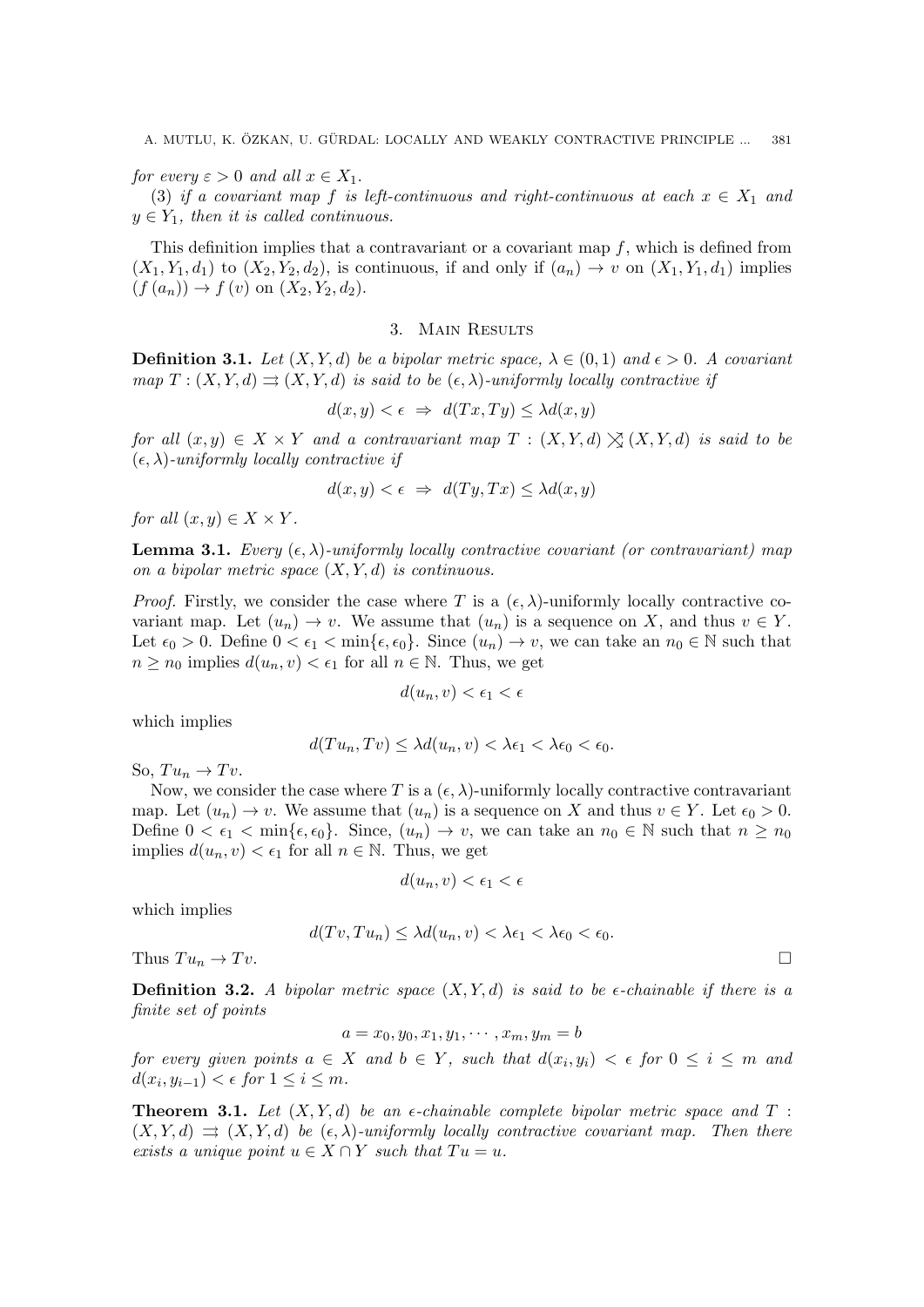*Proof.* We take two point  $x \in X$  and  $y \in Y$ . In that case, there exists an  $\epsilon$ -chain

$$
x = x_0, y_0, x_1, y_1, \cdots, x_m, y_m = Ty.
$$

By Definition 3.1, we have

$$
d(T^n x_i, T^n y_i) \leq \lambda d(T^{n-1} x_i, T^{n-1} y_i)
$$
  

$$
\leq \lambda^2 d(T^{n-2} x_i, T^{n-2} y_i)
$$
  

$$
\leq \lambda^n d(x_i, y_i)
$$

for all integers  $n \geq 1$  and  $0 \leq i \leq m$ . Similarly,

$$
d(T^{n}x_{i}, T^{n}y_{i-1}) \leq \lambda d(T^{n-1}x_{i}, T^{n-1}y_{i-1})
$$
  

$$
\leq \lambda^{2} d(T^{n-2}x_{i}, T^{n-2}y_{i-1})
$$
  

$$
\leq \lambda^{n} d(x_{i}, y_{i-1})
$$

for all integers  $n\geq 1$  and  $1\leq i\leq m.$  Therefore,

$$
d(T^{n}x, T^{n+1}y) = d(T^{n}x_{0}, T^{n}y_{m})
$$
  
\n
$$
\leq d(T^{n}x_{0}, T^{n}y_{0}) + d(T^{n}x_{1}, T^{n}y_{0}) + d(T^{n}x_{1}, T^{n}y_{m})
$$
  
\n
$$
\vdots
$$
  
\n
$$
\leq d(T^{n}x_{0}, T^{n}y_{0}) + d(T^{n}x_{1}, T^{n}y_{0}) + d(T^{n}x_{1}, T^{n}y_{1})
$$
  
\n
$$
+ d(T^{n}x_{2}, T^{n}y_{1}) + \cdots + d(T^{n}x_{m}, T^{n}y_{m-1})
$$
  
\n
$$
+ d(T^{n}x_{m}, T^{n}y_{m})
$$
  
\n
$$
= \sum_{i=0}^{m} d(T^{n}x_{i}, T^{n}y_{i}) + \sum_{i=1}^{m} d(T^{n}x_{i}, T^{n}y_{i-1})
$$
  
\n
$$
\leq \sum_{i=0}^{m} \lambda^{n} d(x_{i}, y_{i}) + \sum_{i=1}^{m} \lambda^{n} d(x_{i}, y_{i-1})
$$
  
\n
$$
= (2m + 1)\lambda^{n} \epsilon.
$$

On the other hand, let

$$
x = a_0, b_0, a_1, b_1, \cdots, a_k, b_k = y
$$

be an  $\epsilon$ -chain. Then similarly we have

$$
d(T^n a_i, T^n b_i) \le \lambda^n d(a_i, b_i)
$$

for  $n \geq 1$  and  $1 \leq i \leq k$ . Then we get

$$
d(T^n x, T^n y) = d(T^n a_0, T^n b_k) \leq \dots \leq (2k+1)\lambda^n \epsilon.
$$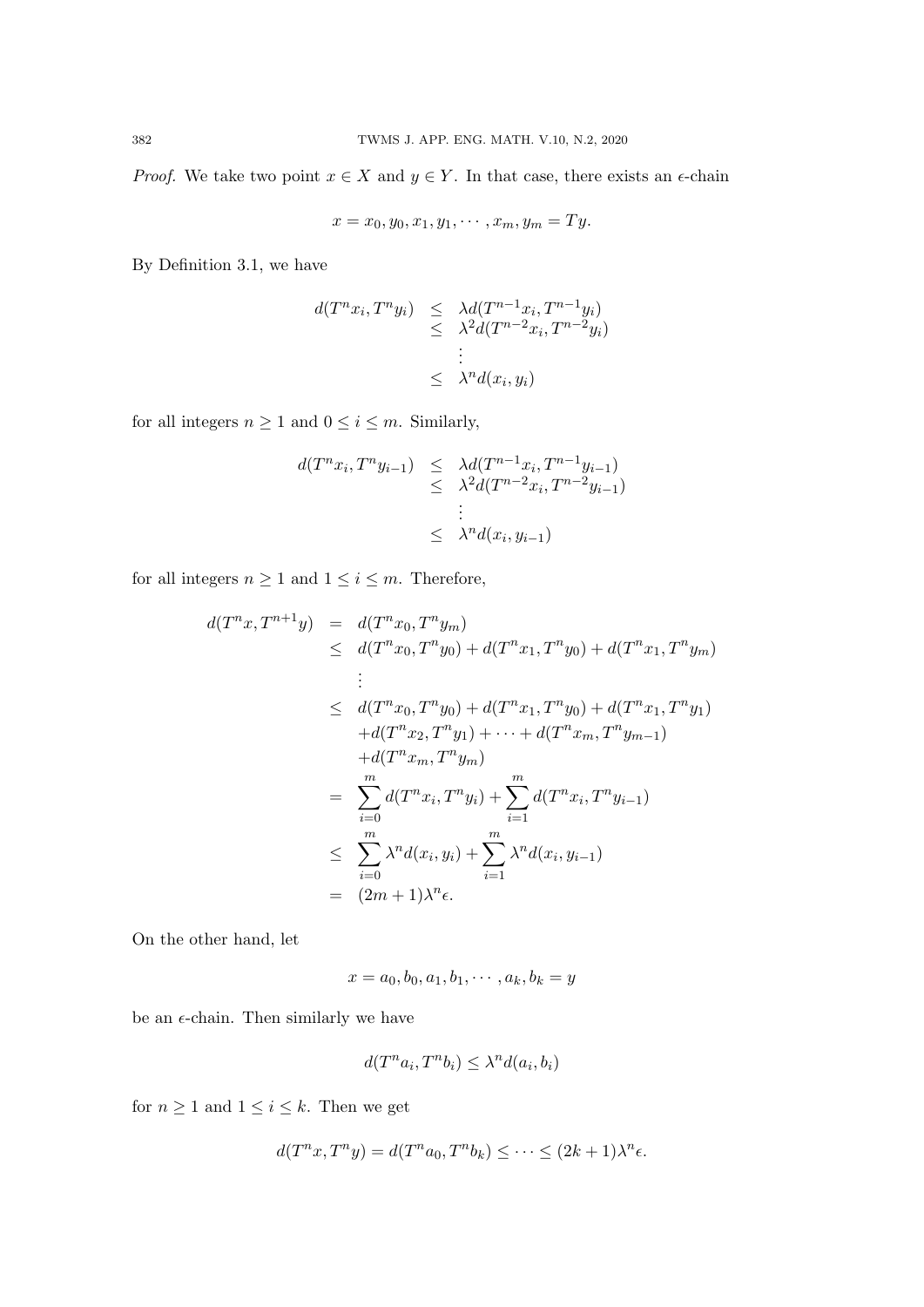For any integers  $p, q$  such that  $p < q$ 

$$
d(T^{p}x, T^{q}y) \leq d(T^{p}x, T^{p+1}y) + d(T^{p+1}x, T^{p+1}y) + \cdots + d(T^{q-1}x, T^{q-1}y) \n+ d(T^{q-1}x, T^{q}y) + d(T^{q-1}x, T^{q}y) \n= \sum_{i=p}^{q-1} d(T^{i}x, T^{i+1}y) + \sum_{i=p+1}^{q-1} d(T^{i}x, T^{i}y) \n= \sum_{i=p}^{q-1} (2m+1)\lambda^{i} \epsilon + \sum_{i=p+1}^{q-1} (2k+1)\lambda^{i} \epsilon \n\leq \sum_{i=p}^{\infty} (2m+1)\lambda^{i} \epsilon + \sum_{i=p+1}^{\infty} (2k+1)\lambda^{i} \epsilon \n= \frac{(2m+1)\lambda^{p} \epsilon}{1-\lambda} + \frac{(2k+1)\lambda^{p+1} \epsilon}{1-\lambda}.
$$

Thus,  $d(T^p x, T^q y) \to 0$  as  $p, q \to \infty$ . We similarly obtain the same result for  $p \geq q$  and conclude that  $(T^n x, T^n y)$  is a Cauchy bisequence on  $(X, Y, d)$ . Since  $(X, Y, d)$  is complete,  $(T^n x, T^n y)$  converges (and in particular biconverges) to a point  $u \in X \cap Y$ . From Lemma 3.1, since any  $(\epsilon, \lambda)$ -uniformly locally contractive covariant map is continuous, we get

$$
Tu = T(\lim_{n \to \infty} T^n x) = \lim_{n \to \infty} T^{n+1} x = \lim_{n \to \infty} T^n x = u.
$$

So,  $u$  is a fixed point of  $T$ .

Now, we examine the uniqueness of fixed point  $u$  for  $T$ . We assume that there exists  $u' \neq u$  such that  $Tu' = u'$ ,  $u' \in X \cap Y$ . And let

$$
u = x_0, y_0, x_1, y_1, \cdots, x_k, y_k = u'
$$

be an  $\epsilon$ -chain. Then we have

$$
0 < d(u, u') = d(Tu, Tu')
$$
\n
$$
= d(T^2u, T^2u')
$$
\n
$$
\vdots
$$
\n
$$
= d(T^n u, T^n u')
$$
\n
$$
= d(T^n (x_0), T^n (y_k))
$$
\n
$$
\leq \sum_{i=0}^k d(T^n x_i, T^n y_i) + \sum_{i=1}^k d(T^n x_i, T^n y_{i-1})
$$
\n
$$
\leq (2k+1)\lambda^n \epsilon \to 0 \text{ as } n \to \infty.
$$
\n
$$
\text{atradiation. So, } u = u'.
$$

We obtain a contradiction. So,  $u = u'$ 

**Lemma 3.2.** Let  $(X, Y, d)$  be a bipolar metric space. If  $T : (X, Y, d) \nlessgtr (X, Y, d)$  is an  $(\epsilon, \lambda)$ -uniformly locally contractive contravariant map,  $T^2 : (X, Y, d) \implies (X, Y, d)$  is an  $(\epsilon, \lambda)$ -uniformly locally contractive map.

*Proof.* We take two points  $x \in X$  and  $y \in Y$ . In that case,

$$
d(x, y) < \epsilon \Rightarrow d(Ty, Tx) \leq \lambda d(x, y) < \lambda \epsilon < \epsilon,
$$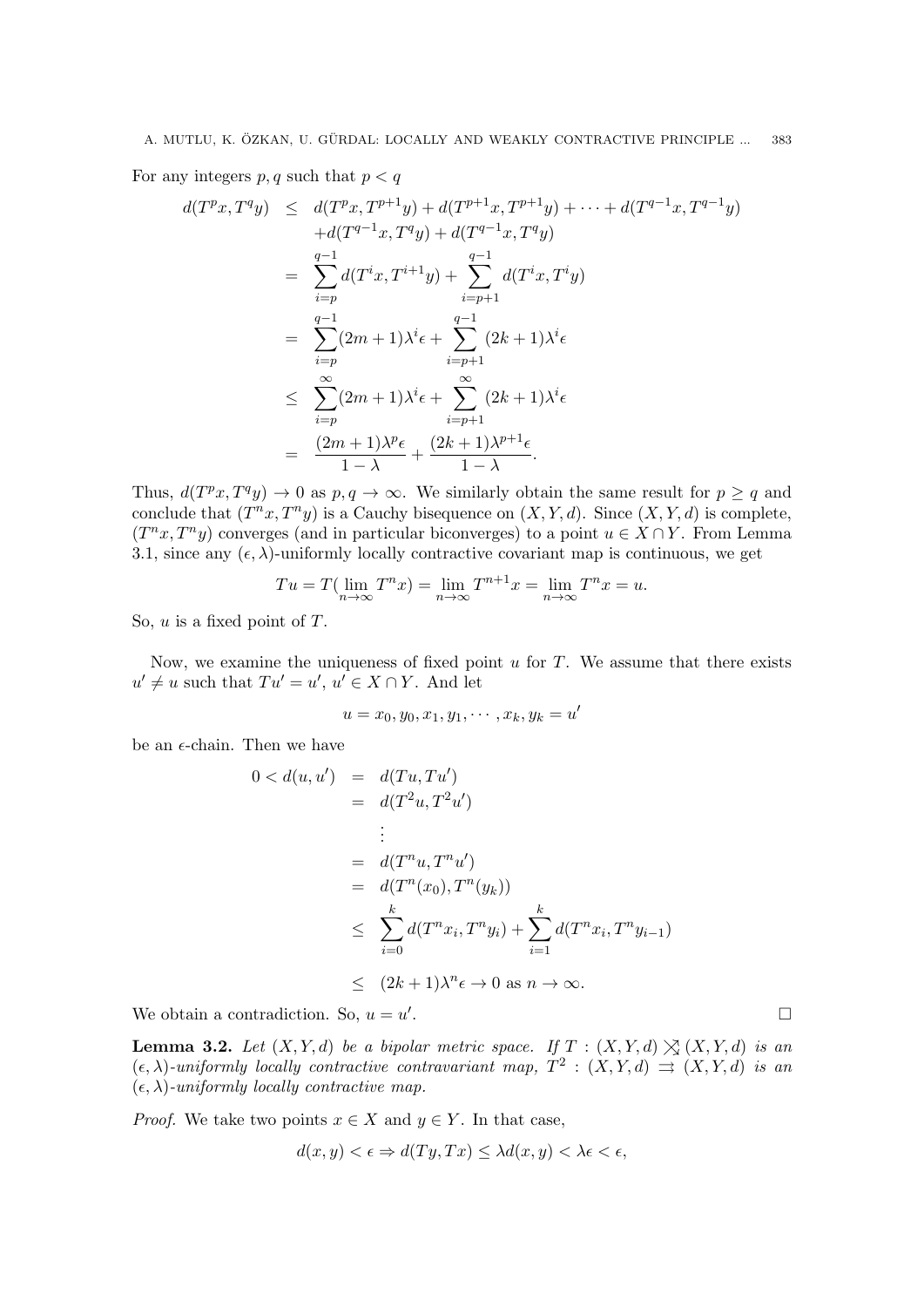which in turn implies that

$$
d(T^2x, T^2y) \le \lambda d(Ty, Tx) \le \lambda^2 d(x, y) \le \lambda d(x, y)
$$

as  $\lambda \in (0,1)$ .

**Theorem 3.2.** Let  $(X, Y, d)$  be an  $\epsilon$ -chainable complete bipolar metric space and  $T$ :  $(X, Y, d) \times (X, Y, d)$  be an  $(\epsilon, \lambda)$ -uniformly locally contractive contravariant map. Then there exists a unique point  $u \in X \cap Y$  such that  $Tu = u$ .

*Proof.* Because of the fact that T is an  $(\epsilon, \lambda)$ -uniformly locally contractive contravariant map, by Lemma 3.2,  $S = T^2$  is an  $(\epsilon, \lambda)$ -uniformly locally contractive covariant map and by Theorem 3.1, there exists a unique point  $u \in X \cap Y$  such that  $Su = u$ .

Let  $Tu = v$ . Since,  $u \in X$ ,  $v \in Y$  and since  $u \in Y$ ,  $v \in X$ ,

$$
Sv = T2v = T3u = TT2u = TSu = Tu = v.
$$

Then,  $v \in X \cap Y$  is a fixed point of S. Since u is a unique fixed point, we get  $v = u$ , so  $Tu = u$ . Hence u is a fixed point of T.

Now, we examine the uniqueness of fixed point  $u$  for  $T$ . We assume that there exists  $u' \in X \cap Y$  such that  $u' \neq u$  and  $Tu' = u'$ . Then we get

$$
Su' = T^2u' = TTu' = Tu' = u'.
$$

This is a contradiction. Therefore,  $u' = u$ .  $\prime = u.$ 

**Definition 3.3.** Let  $(X_1, Y_1, d_1)$  and  $(X_2, Y_2, d_2)$  be bipolar metric spaces. A covariant  $map T : (X_1, Y_1, d_1) \rightrightarrows (X_2, Y_2, d_2)$  such that  $d_2(Tx, Ty) < d_1(x, y)$  for all  $x \in X_1, y \in Y_1$ or a contravariant map  $T: (X_1, Y_1, d_1) \times (X_2, Y_2, d_2)$  such that  $d_2(Ty, Tx) < d_1(x, y)$  for all  $x \in X_1$ ,  $y \in Y_1$ , is called contractive.

Incomplete bipolar metric spaces, contractive mappings may be without fixed points, but if they have a fixed point, this fixed point is unique.

**Lemma 3.3.** Let  $T$  be a contractive, then  $T$  is continuous.

*Proof.* Let  $T : (X_1, Y_1, d_1) \rightrightarrows (X_2, Y_2, d_2)$  be a covariant map and  $x \in X_1, y \in Y_1$ . Since T is a contractive, for given  $\epsilon > 0$ , there exists a  $\delta = \epsilon > 0$  such that

$$
d_1(x, y) < \delta \Rightarrow d_2(Tx, Ty) < d_1(x, y) < \delta = \epsilon.
$$

Then, T is continuous.

Similarly, let  $T : (X_1, Y_1, d_1) \nightharpoonup (X_2, Y_2, d_2)$  be a covariant map and  $x \in X_1, y \in Y_1$ . Since T is a contractive, for given  $\epsilon > 0$ , there exists a  $\delta = \epsilon > 0$  such that

$$
d_1(x, y) < \delta \Rightarrow d_2(Ty, Tx) < d_1(x, y) < \delta = \epsilon.
$$

Then T is continuous.

**Definition 3.4.** Let  $(X, Y, d)$  be a bipolar metric space and  $T : (X, Y, d) \times (X, Y, d)$ . If there exists a function  $\lambda : (0, \infty) \to [0, 1)$  such that

$$
d(Ty, Tx) \le \lambda(d(x, y))d(x, y) \tag{1}
$$

for all  $(x, y) \in X \times Y$  and

$$
\sup\{\lambda(t): 0 < k \le t \le l\} < 1
$$

for all  $k, l, t > 0$ , then T is called a weakly contractive contravariant map.

**Theorem 3.3.** Let  $(X, Y, d)$  be a complete bipolar metric space and  $T : (X, Y, d) \times (X, Y, d)$ be a weakly contractive contravariant map. Then T has a unique fixed point.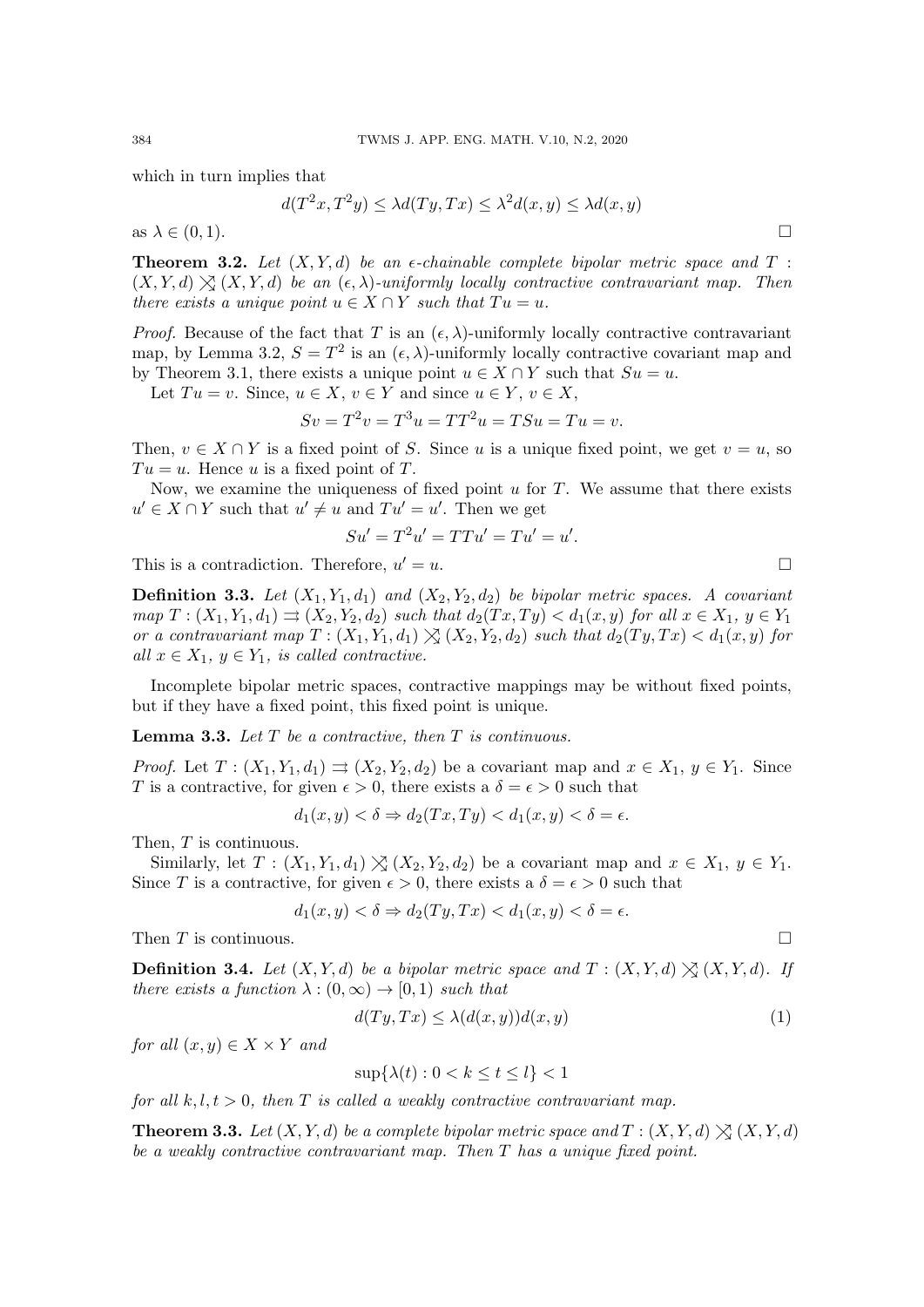*Proof.* We take a left point  $x \in X$ . We consider the bisequence  $(T^{2n}x, T^{2n+1}x)$  on  $(X, Y, d)$ . If there exists  $n \in \mathbb{N}$  such that  $d(T^{2n}x, T^{2n+1}x) = 0$ , then since

$$
T^{2n}x = T^{2n+1}x = TT^{2n}x,
$$

T has a fixed point and it is  $T^{2n}x$ . Similarly, if  $d(T^{2n+2}x, T^{2n+1}x) = 0$ , then  $T^{2n+1}x$  is a fixed point of T.

Now, we assume that  $d(T^{2n}x, T^{2n+1}x) > 0$  and  $d(T^{2n+2}x, T^{2n+1}x) > 0$  for each nonnegative integer n. Since,  $\lambda(r) < 1$  for all  $r \in (0, \infty)$ , T is contractive. For each positive integer  $n$ , we get

$$
d(T^{2n}x, T^{2n+1}x) = d(TT^{2n-1}x, TT^{2n}x)
$$
  
\n
$$
\leq \lambda (d(T^{2n}x, T^{2n-1}x)).d(T^{2n}x, T^{2n-1}x)
$$
  
\n
$$
< d(T^{2n}x, T^{2n-1}x)
$$

and for each non-negative integer  $n$ , we get

$$
d(T^{2n+2}x, T^{2n+1}x) = d(TT^{2n+1}x, TT^{2n}x)
$$
  
\n
$$
\leq \lambda (d(T^{2n}x, T^{2n+1}x)).d(T^{2n}x, T^{2n+1}x)
$$
  
\n
$$
< d(T^{2n}x, T^{2n+1}x).
$$

Then we have

$$
d(x,Tx) > d(T^2x,Tx) > d(T^2x,T^3x) > d(T^4x,T^3x) > \cdots
$$
 (2)

which means that the sequences  $d(T^{2n}x, T^{2n+1}x)$  and  $d(T^{2n+2}x, T^{2n+1}x)$  are monotone decreasing and bounded below 0 on R. Then, these sequences are convergent and they converge to same point by (2). Let

$$
\lim_{n \to \infty} d(T^{2n}x, T^{2n+1}x) = \lim_{n \to \infty} d(T^{2n+2}x, T^{2n+1}x) = \alpha.
$$

Thus,

$$
\alpha < d(T^{2n}x, T^{2n+1}x) \le d(x, Tx)
$$

and similarly

$$
\alpha < d(T^{2n+2}x, T^{2n+1}x) \le d(x, Tx).
$$

We obtain that  $\alpha = 0$ . We assume the contrary. Let  $\alpha > 0$ . Set

$$
\lambda_0 = \sup \{ \lambda(t) : 0 < \alpha \le t \le d(x, Tx) \}.
$$

Then we have

$$
\lambda(d(T^{2n}x, T^{2n+1}x)) \le \lambda_0 \quad \text{and} \quad \lambda(d(T^{2n+2}x, T^{2n+1}x)) \le \lambda_0
$$

for each non-negative integer  $n$ . So, we get

$$
0 < \alpha < d(T^{2n}x, T^{2n+1}x) \leq \lambda_0 d(T^{2n}x, T^{2n-1}x)
$$
\n
$$
\vdots
$$
\n
$$
\leq \lambda_0^{2n} d(x, Tx) \to 0
$$

is a contradiction. Hence,  $\alpha = 0$ .

Now, we show that  $(T^{2n}x, T^{2n+1}x)$  is a Cauchy bisequence on  $(X, Y, d)$ . Given a number  $\epsilon > 0$ . We set  $\delta > 0$  as

$$
\delta = \delta(\epsilon) = \sup \{ \lambda(t) : 0 < \frac{\epsilon}{3} \le t \le \epsilon \} < 1. \tag{3}
$$

Since,  $\lim_{n\to\infty} d(T^{2n}x, T^{2n+1}x) = \lim_{n\to\infty} d(T^{2n+2}x, T^{2n+1}x) = \alpha = 0$  and  $1 - \delta > 0$ , there exists an  $n_0 \in \mathbb{N}$  such that

$$
d(T^{2n}x, T^{2n+1}x) < \frac{1-\delta}{3}\epsilon
$$
 and  $d(T^{2n+2}x, T^{2n+1}x) < \frac{1-\delta}{3}\epsilon$  (4)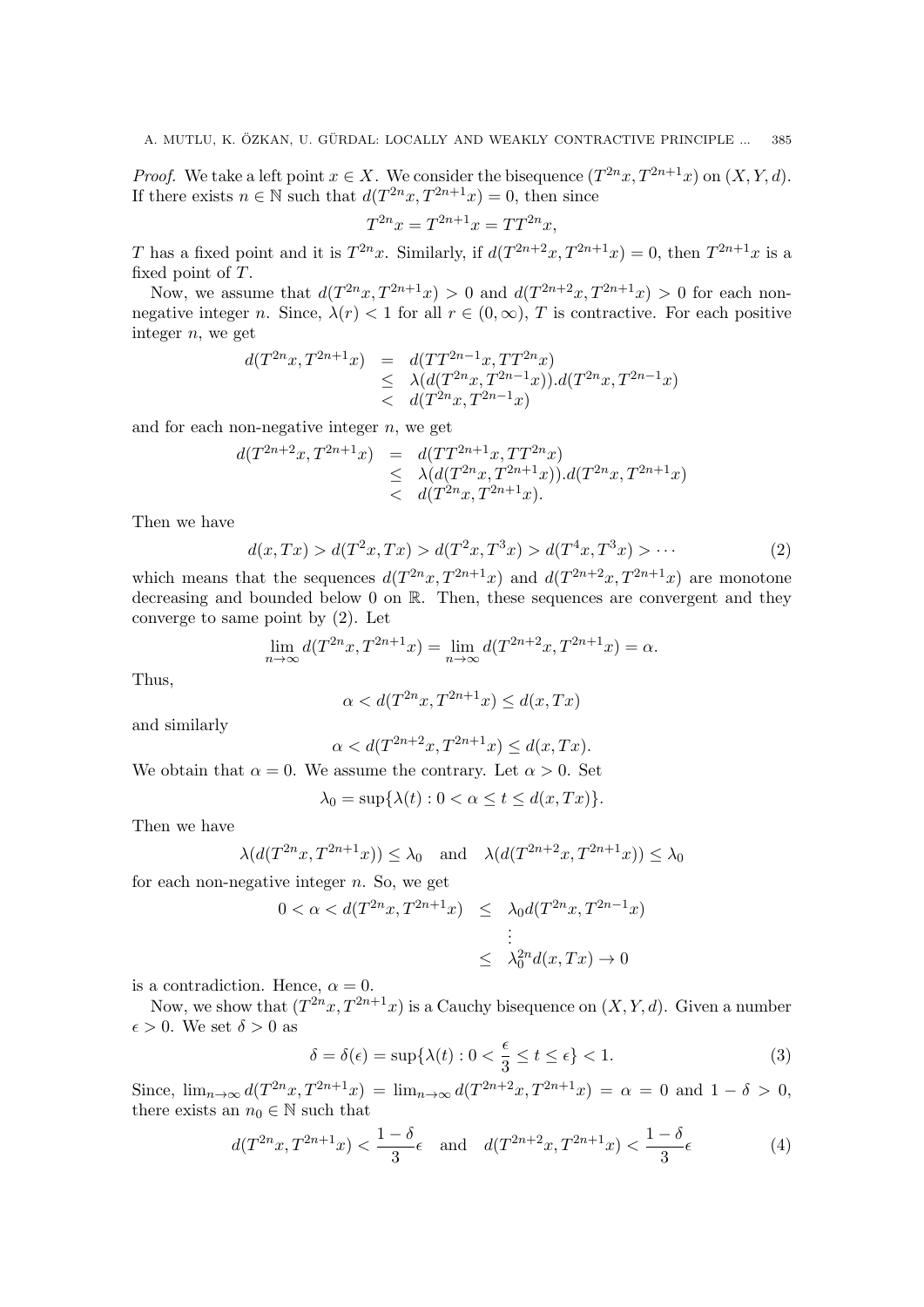for all  $n \in \mathbb{N}$ ,  $n \geq n_0$ .

Let  $m, n \ge n_0$  for  $m, n \in \mathbb{N}$ . If  $m \ge n$  then  $m = n + k$  where k is a non-negative integer. By induction, we show that

$$
d(T^{2m}x, T^{2n+1}x) < \epsilon. \tag{5}
$$

For  $k=0$ , we get

$$
d(T^{2m}x, T^{2n+1}x) = d(T^{2n}x, T^{2n+1}x) < \frac{1-\delta}{3}\epsilon < \epsilon.
$$

Thus, (5) is satisfied. Suppose  $d(T^{2m}x, T^{2n+1}x) < \epsilon$  for  $k > 0$ . We consider  $k + 1$ . If  $d(T^{2m}x, T^{2n+1}x) \geq \frac{\epsilon}{3}$  $\frac{\epsilon}{3}$ , then from (3) and (1) we get

$$
d(T^{2n+2}x, T^{2m+1}x) \le \lambda (d(T^{2m}x, T^{2n+1}x))d(T^{2m}x, T^{2n+1}x) < \delta \epsilon.
$$

Thus, from (4) we get

$$
d(T^{2(n+k+1)}x, T^{2n+1}x) = d(T^{2m+2}x, T^{2n+1}x) \n\leq d(T^{2m+2}x, T^{2m+1}x) + d(T^{2n+2}x, T^{2m+1}x) \n+ d(T^{2n+2}x, T^{2n+1}x) \n
$$
\frac{1-\delta}{3}\epsilon + \delta\epsilon + \frac{1-\delta}{3}\epsilon < \epsilon
$$
$$

If  $d(T^{2m}x, T^{2n+1}x) < \frac{\epsilon}{3}$  $\frac{\epsilon}{3}$ , then from (4) we get

$$
d(T^{2(n+k+1)}x, T^{2n+1}x) = d(T^{2m+2}x, T^{2n+1}x) \n\leq d(T^{2m+2}x, T^{2m+1}x) + d(T^{2m}x, T^{2m+1}x) \n+ d(T^{2m}x, T^{2n+1}x) \n
$$
\frac{1-\delta}{3}\epsilon + \frac{1-\delta}{3}\epsilon + \frac{\epsilon}{3} < \epsilon.
$$
$$

If  $m < n$  then  $n = m + k$  where  $k > 0$ . By induction, we show that

$$
d(T^{2m}x, T^{2n+1}x) < \epsilon.
$$

Suppose  $d(T^{2m}x, T^{2n+1}x) < \epsilon$  for  $k > 0$ . We consider  $k + 1$ . If

$$
d(T^{2m}x,T^{2n+1}x)\geq \frac{\epsilon}{3}
$$

then from  $(3)$  and  $(1)$  we get

$$
d(T^{2n+2}x, T^{2m+1}x) \le \lambda (d(T^{2m}x, T^{2n+1}x))d(T^{2m}x, T^{2n+1}x) < \delta \epsilon.
$$

Thus, from (4) we get

$$
d(T^{2m}x, T^{2(m+k+1)+1}x) = d(T^{2m}x, T^{2n+3}x) \n\leq d(T^{2m}x, T^{2m+1}x) + d(T^{2n+2}x, T^{2m+1}x) \n+ d(T^{2n+2}x, T^{2n+3}x) \n
$$
\frac{1-\delta}{3}\epsilon + \delta\epsilon + \frac{1-\delta}{3}\epsilon < \epsilon
$$
$$

If  $d(T^{2m}x, T^{2n+1}x) < \frac{\epsilon}{3}$  $\frac{\epsilon}{3}$ , then from (4) we get

$$
d(T^{2m}x, T^{2(m+k+1)+1}x) = d(T^{2m}x, T^{2n+3}x) \n\leq d(T^{2m}x, T^{2n+1}x) + d(T^{2n+2}x, T^{2n+1}x) \n+ d(T^{2n+2}x, T^{2n+3}x) \n\leq \frac{\epsilon}{3} + \frac{1-\delta}{3}\epsilon + \frac{1-\delta}{3}\epsilon < \epsilon.
$$

Hence,  $(T^{2n}x, T^{2n+1}x)$  is a Cauchy bisequence on  $(X, Y, d)$ . So, it biconverges to a point  $u \in X \cap Y$ , then

$$
\lim_{n \to \infty} T^{2n} x = \lim_{n \to \infty} T^{2n+1} x = u.
$$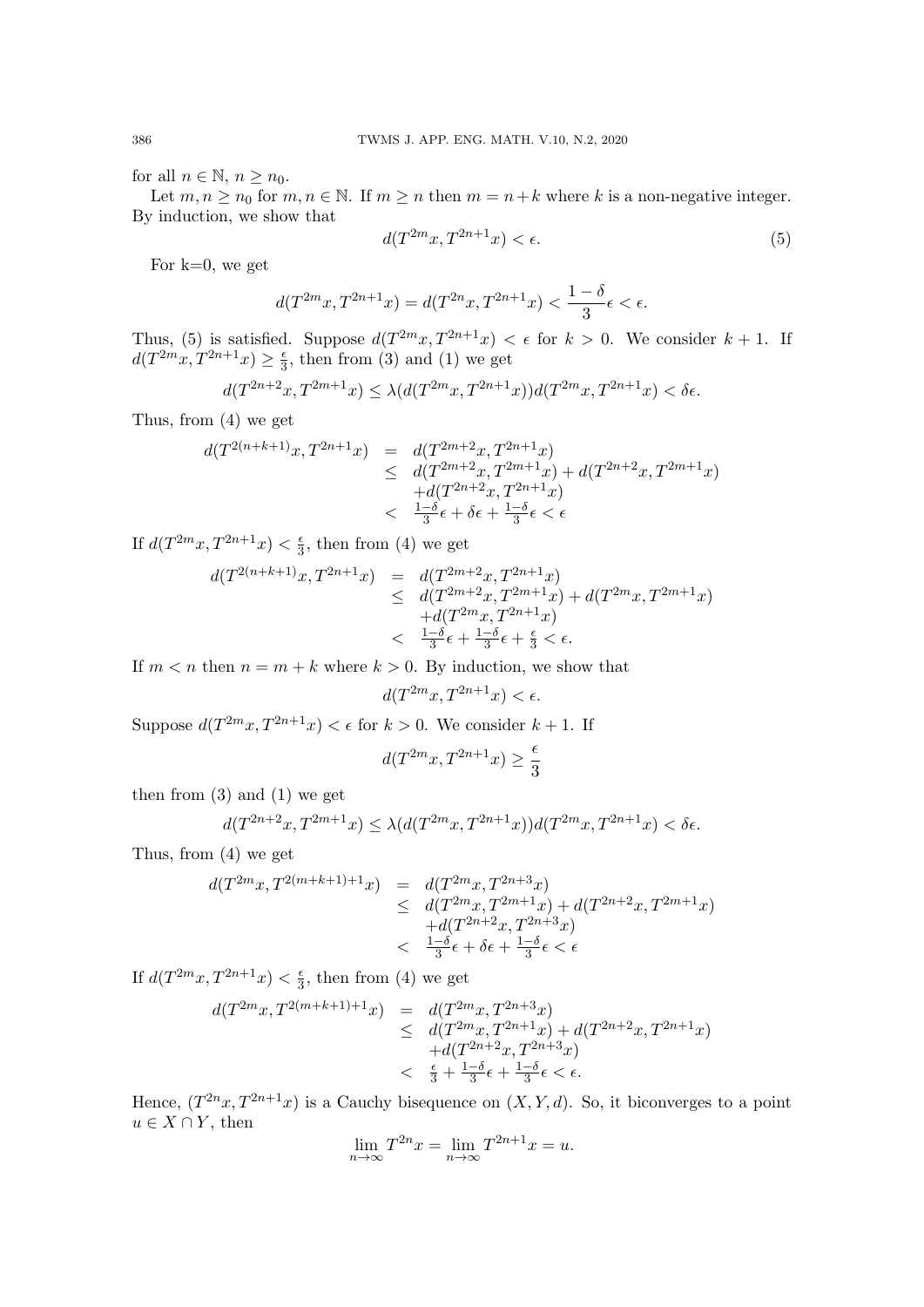Since,  $T$  is contractive, it is continuous. Then, we have

$$
Tu = T(\lim_{n \to \infty} T^{2n}x) = \lim_{n \to \infty} TT^{2n}x = \lim_{n \to \infty} T^{2n+1}x = u.
$$

So, u is a fixed point of T. Because of contractiveness of T, it is clear that the fixed point is unique.  $\Box$ 

**Example 3.1.** Let  $X = [0, 1], Y = [-1, 1]$  and a function  $d : X \times Y \to \mathbb{R}^+$  be defined such that  $d(x, y) = |x - y|$  for  $x \in X$ ,  $y \in Y$ . Then  $(X, Y, d)$  is a complete bipolar metric space. The contravariant  $T: (X, Y, d) \searrow (X, Y, d)$  be defined as  $Tz = \frac{z+1}{4}$  $\frac{+1}{4}$  for all  $z \in X \cup Y$  and the map  $\lambda : (0, \infty) \to [0, 1)$  be defined as  $\lambda(t) = \frac{t}{t+1}$  for  $t > 0$ . We obtain that

$$
d(Ty, Tx) \le \lambda(d(x, y))d(x, y)
$$

is satisfied for all  $x \in X$ ,  $y \in Y$ . And, it is obvious that

$$
sup{\{\lambda(t): 0 < k \le t \le l\}} < 1
$$

for all  $k, l, t \in \mathbb{R}^+$ . So, T is a weakly contractive contravariant map. Therefore, from Theorem (3.3), T has a unique fixed point and it is  $\frac{1}{3} \in \mathbb{R}$ .

Acknowledgement The authors would like to extend their gratitude to the referees for their valuable suggestions.

## **REFERENCES**

- [1] Azam, A. and Arshad, M., (2009), Fixed points of a sequence of locally contractive multivalued maps, Comput. Math. Appl., 57, pp. 96–100.
- [2] Boyd, D. W. and Wong, J. S., (1969), On nonlinear contractions, Proc. Amer. Math. Soc. 20, pp. 458–464.
- [3] Círíc, L. J.,  $(1971)$ , On contraction type mappings, Math. Balk., 1, pp. 52–57.
- [4] Dey, D. and Saha, M., (2013), Partial cone metric space some fixed point theorems, M.TWMS J. App. Eng. Math., 3 (1), pp. 1–9.
- [5] Edelstein, M., (1961), An extension of Banach's contraction principle, Proc. Amer. Math. Soc., 12, pp. 7–10.
- [6] Kılınç, E. and Alaca, C., (2014), A Fixed point theorem in modular metric spaces, Adv. Fixed Point Theory, 4, pp. 199–206,.
- [7] Raja, P. and Vaezpour, S. M., (2008), Some extensions of Banach's contraction principle in complete cone metric spaces, Fixed Point Theory Appl., 2008, 11 pages, Article ID 768294.
- [8] Rakoch, E., (1962), A note on contractive mappings, Proc. Amer. Math. Soc., 10F, pp. 459–465.
- [9] Rakoch, E., (1962), A note on α-locally contractive mappings, Bull. Res. Counc. Israel, 10F, pp. 188– 191.
- [10] Rakoch, E., (1962), On  $\epsilon$ -contractive mappings, Bull. Res. Counc. Israel, 10F, pp. 53–58.
- [11] Reich, S. and Zaslavski, A. J., (2008), A note on Rakotch contraction, Fixed Point Theory, 9, pp. 267–273.
- [12] Meir, A. and Keeler, E. (1969), A theorem on contraction mappings, J. Math. Anal. Appl., 28, pp. 326–329.
- [13] Mutlu, A. and Gürdal, U., (2015), An infinite dimensional fixed point theorem on function spaces of ordered metric spaces, Kuwait J. Sci., 42 (3), pp. 36-49.
- [14] Mutlu, A. and Gürdal, U., (2016), Bipolar metric spaces and some fixed point theorems, J. Nonlinear Sci. Appl., 9(9), pp. 5362–5373.
- [15] Mutlu, A., Özkan, K. and Gürdal, U., (2017), Coupled Fixed Point Theorems on Bipolar Metric Spaces, European Journal of Pure and Applied Mathematics, 10 (4), pp. 655–667.
- [16] Mutlu, A., Özkan, K. and Gürdal, U., (2018), Coupled fixed point theorem in partially ordered modular metric spaces and its an application, J. Comput. Anal. Appl., 25 (2), pp. 1–10.
- [17] Mutlu, A., Ozkan, K., Gürdal, U., Fixed point theorems for multivalued mappings on bipolar metric spaces, Fixed Point Theory, in press.
- [18] Shatanawi, W., Karapinar, E. and Aydi, H., (2012), Coupled coincidence points in partially ordered cone metric spaces with a c-distance, Journal of Applied Mathematics, 2012, Article ID 312078.